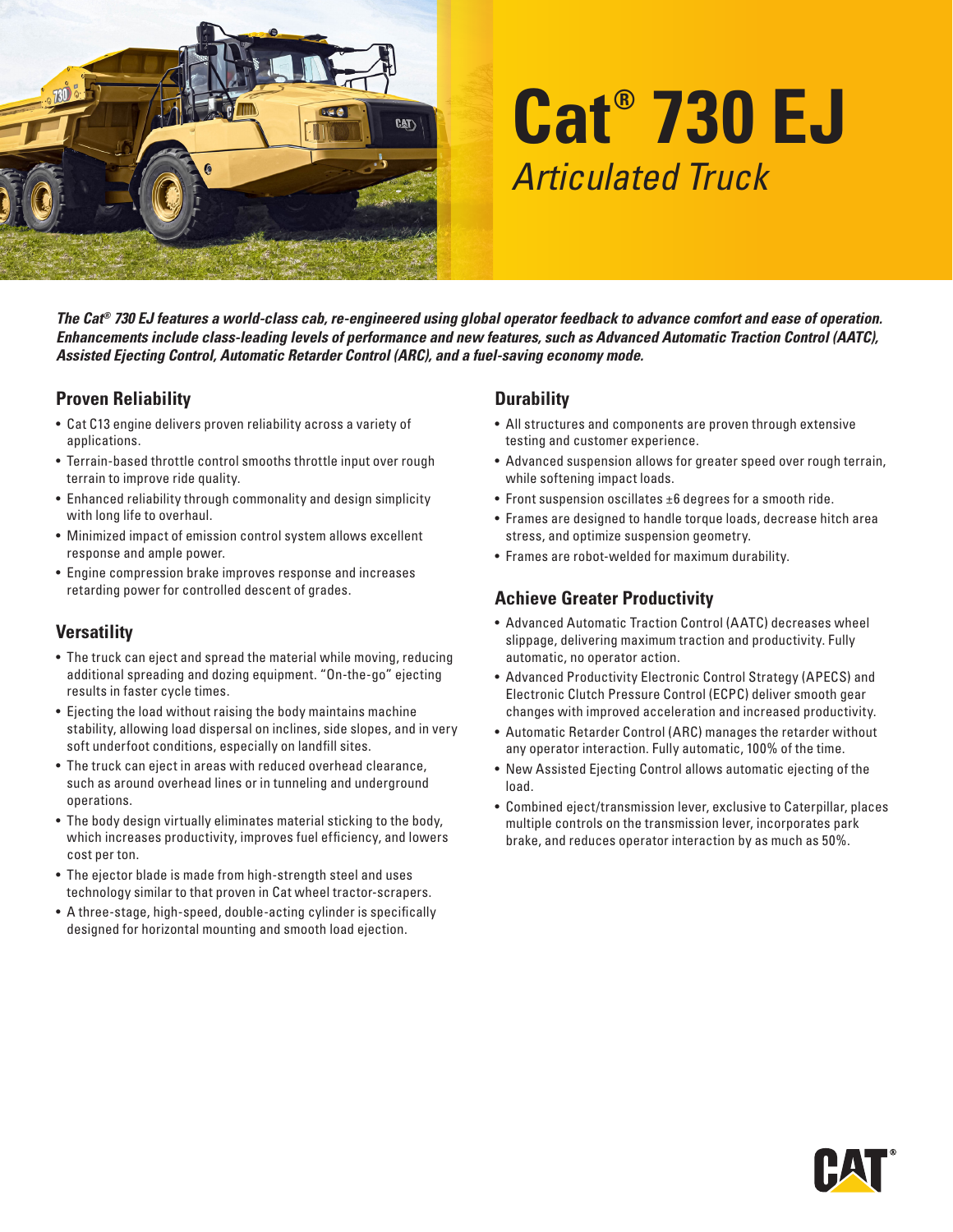### **Boost Fuel Efficiency**

- Economy mode reduces fuel use without affecting productivity and can be engaged with a single button.
- Next-generation machine design improves fuel economy with minimized maintenance costs and the same great power and response.
- Advanced Mechanically-Actuated Electronically Controlled Unit Injection (MEUI)™-C injector platforms deliver increased injection pressures and more precise fuel rates.

#### **Easy, Comfortable Operator Environment**

- Newly styled and updated dash puts controls within easy reach and features LED-illuminated rocker switches.
- Simple, intuitive control and display layouts allow the operator to focus on safe machine operation, while maintaining productivity.
- Spacious cab with seats positioned for optimal operator and trainer visibility.
- Touchscreen allows easy monitoring and adjustment of systems.
- Make and receive hands-free calls via the optional Bluetooth® equipped stereo.
- Improved automatic climate control system makes maintaining the correct temperature easier. In-cab noise has been reduced by 4 dB.
- Increased and improved storage prevents cabin clutter and is heated or cooled by the HVAC system.

## **Technology That Gets Work Done**

- Integrated systems give you the ability to make timely, fact-based decisions to maximize efficiency, improve productivity, and lower costs.
- Product Link<sup>™</sup> system connects to each machine wirelessly, allowing you to monitor location, hours, fuel use, productivity, idle time, and diagnostic codes.
- Operator can view real-time load weights on the touchscreen display.
- External payload indicator lights alert the loader when to stop, reducing the risk of machine overloading.
- Stability assist software reports information via online VisionLink®, increasing awareness of machine history if a rollover has occurred.

### **Built-In Safety Features**

- Cat Detect with stability assist provides audible and visual alerts to the operator if the machine is approaching an unstable angle during operation.
- Operator-presence detection system applies parking brake if gear is engaged and operator is not seated.
- Emergency brake switch (tertiary) allows operator to bring the machine to a safe stop in the unlikely event of both main and secondary brake circuits failing.
- Hill Assist reduces potential roll-back on grades.
- Waiting brake applies the service brakes when neutral is selected and button is pressed, allowing quick and easy control of the machine while dumping and loading.

#### **Reduced Maintenance Costs**

- Durable design and easier servicing mean maximized uptime and reduced service costs.
- Universal joints are lubricated for life, eliminating any greasing during the product lifetime.
- Coolant formula improves component life by reducing corrosion.
- Entire machine is designed for greater ease of maintenance with side-tilting cab, electrically raised hood, access panels, and data connector.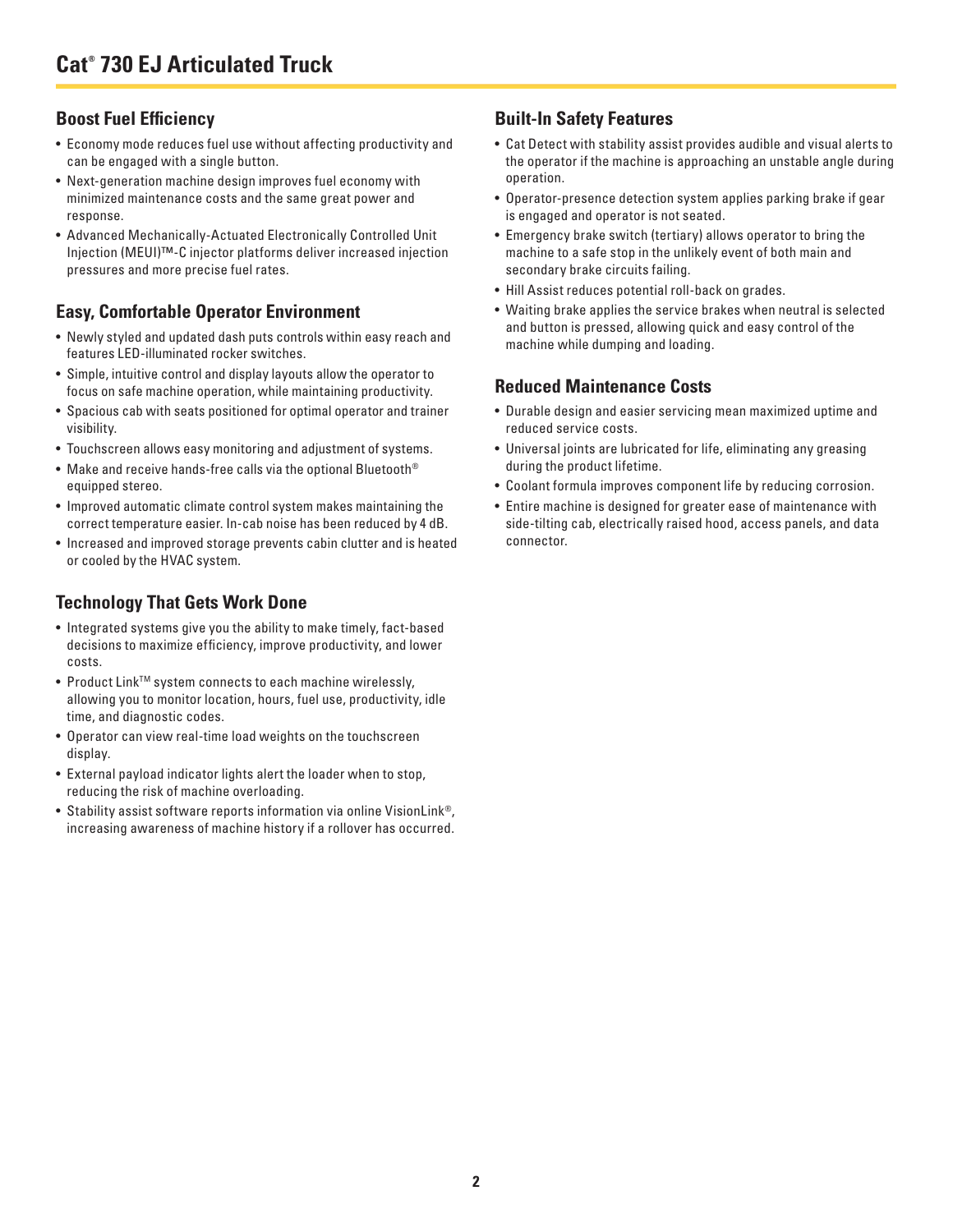## **Standard and Optional Equipment**

Standard and optional equipment may vary. Consult your Cat dealer for details.

|                                                                                                                                                                                  | <b>Standard Optional</b> |              |
|----------------------------------------------------------------------------------------------------------------------------------------------------------------------------------|--------------------------|--------------|
| <b>OPERATOR ENVIRONMENT</b>                                                                                                                                                      |                          |              |
| Air conditioning with R134a refrigerant                                                                                                                                          | ✓                        |              |
| Combined gear selection and eject control lever                                                                                                                                  | ✓                        |              |
| Liquid Crystal Display (LCD)                                                                                                                                                     | ✓                        |              |
| Mirrors: extensive arrangement for improved<br>visibility                                                                                                                        | ✓                        |              |
| Mirrors, heated motorized                                                                                                                                                        |                          | $\checkmark$ |
| Machine operation monitoring system                                                                                                                                              | ✓                        |              |
| Operator seat belt, four-point                                                                                                                                                   |                          |              |
| Radio, Bluetooth stereo system                                                                                                                                                   |                          |              |
| Seats: operator - fully adjustable, air suspension,<br>retractable lap belt; trainer - padded with<br>retractable lap belt                                                       |                          |              |
| Seat, heated/cooled                                                                                                                                                              |                          | ✓            |
| Secondary steering - electro-hydraulic                                                                                                                                           |                          |              |
| Sun visor                                                                                                                                                                        | ✓                        |              |
| Tilt and telescopic steering wheel                                                                                                                                               |                          |              |
| Touchscreen display incorporating the rearview<br>camera video feed                                                                                                              |                          |              |
| Windshield wiper and washer, two-speed,<br>intermittent (front)                                                                                                                  |                          |              |
| <b>TECHNOLOGY</b>                                                                                                                                                                |                          |              |
| <b>Cat Detect with Stability Assist</b>                                                                                                                                          | ✓                        |              |
| Cat Production Measurement payload monitoring<br>system                                                                                                                          |                          |              |
| Product Link: PL631E or PL641E dependent on<br>location and licensing agreement                                                                                                  |                          |              |
| Product Link Elite: PLE631E (satellite), PLE641E                                                                                                                                 |                          |              |
| (cellular)                                                                                                                                                                       |                          |              |
| <b>ELECTRICAL AND LIGHTING</b>                                                                                                                                                   |                          |              |
| Batteries (x2) maintenance free                                                                                                                                                  |                          |              |
| Cold weather start attachment                                                                                                                                                    |                          |              |
| Electrical system: 24-volt, 10A 24- to 12-volt                                                                                                                                   |                          |              |
| converter                                                                                                                                                                        |                          |              |
| Engine block heater                                                                                                                                                              |                          |              |
| Ether start                                                                                                                                                                      |                          |              |
| Flashing LED beacon                                                                                                                                                              |                          |              |
| Lighting systems: cab interior, two head lamps,<br>two width marker, two reversing, work light/cab<br>access light, two stop/tail lights, front and rear<br>direction indicators |                          |              |
| Main disconnect switch                                                                                                                                                           | ✓                        |              |
| Roof-mounted High Intensity Discharge (HID)<br>work lights                                                                                                                       |                          |              |

|                                                                                             | <b>Standard Optional</b> |   |
|---------------------------------------------------------------------------------------------|--------------------------|---|
| <b>POWER TRAIN</b>                                                                          |                          |   |
| Auto shift six-speed forward and single-speed<br>reverse transmission                       | ✓                        |   |
| Cat C13 engine                                                                              | ✓                        |   |
| CX31 transmission                                                                           |                          |   |
| Differentials: standard with automatic clutched<br>inter- and cross-axle differential locks |                          |   |
| Dual circuit oil immersed, enclosed brakes - all<br>wheels                                  |                          |   |
| Retarder: engine compression brake                                                          | $\checkmark$             |   |
| Three axle, six-wheel drive                                                                 |                          |   |
| <b>SAFETY</b>                                                                               |                          |   |
| Reverse alarm                                                                               |                          |   |
| Rearview camera                                                                             |                          |   |
| ROPS/FOPS cab                                                                               |                          |   |
| <b>GUARDS</b>                                                                               |                          |   |
| Axle                                                                                        |                          |   |
| Crankcase                                                                                   | $\overline{\checkmark}$  |   |
| Radiator                                                                                    |                          |   |
| <b>Rear window</b>                                                                          |                          |   |
| <b>OTHER</b>                                                                                |                          |   |
| Auto lube installation for automatic greasing of<br>bearings                                |                          | ✓ |
| Cold weather coolant -51°C (-60°F)                                                          |                          |   |
| Exhaust heated body                                                                         |                          |   |
| <b>Fast fuel fill</b>                                                                       |                          |   |
| Fuel additive - anti-waxing                                                                 |                          |   |
| Mud flaps: wheel arch and body mounted with<br>transportation tiebacks                      | ✓                        |   |
| Hydraulic tailgate                                                                          |                          |   |
| S.O.S <sup>SM</sup> sampling valves                                                         |                          |   |
| Sound suppression (optional outside EFTA*)                                                  |                          | ✓ |
| Tires, six 750/65 R25 radial                                                                |                          |   |
| Vandalism protection: lockable caps                                                         |                          |   |
| Wheel chocks                                                                                |                          |   |

*\* EFTA countries are EU countries plus Iceland, Norway, Lichtenstein, and Switzerland.*